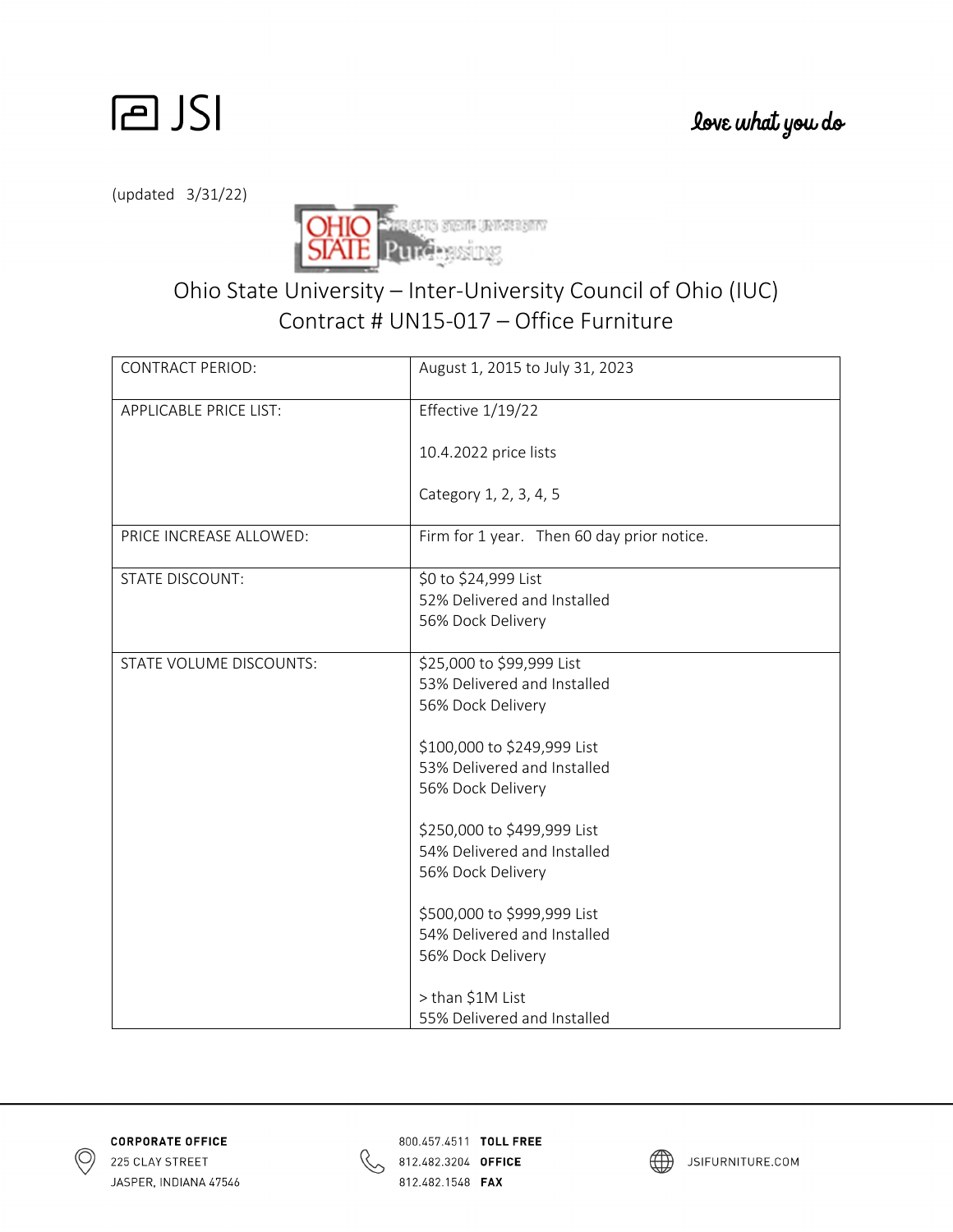## **PJSI**

## love what you do

|                                | 56% Dock Delivery                                  |
|--------------------------------|----------------------------------------------------|
| <b>DELIVERY TERMS:</b>         | F.O.B. Destination, standard dock delivery         |
| <b>AUTHORIZED DEALERS</b>      | American Interiors, Inc.                           |
|                                | APG Office Furnishings                             |
|                                | <b>Brad Butler Interiors</b>                       |
|                                | Clair David Interiors, Ltd.                        |
|                                | Clara Brown Interiors                              |
|                                | Continental Office Environments                    |
|                                | Contract Source                                    |
|                                | Corporate Interior Concepts                        |
|                                | D J Bradley Co                                     |
|                                | Dupler Office/Workspace Ohio, LLC                  |
|                                | Environments 4 Business, LLC                       |
|                                | <b>EOE Furniture</b>                               |
|                                | Indoff                                             |
|                                | Innovative Office Solutions, Inc.                  |
|                                | King Business Interiors                            |
|                                | Library Design Associates                          |
|                                | Loth, Inc.                                         |
|                                | Loth Columbus                                      |
|                                | Maraye Design Studio                               |
|                                | Martin Public Seating, Inc.                        |
|                                | MyOfficeDesign.com                                 |
|                                | My Office Products                                 |
|                                | National Office Services, Inc.                     |
|                                | <b>Office Creations</b>                            |
|                                | Office Furniture Source                            |
|                                | Ohio Desk Company                                  |
|                                | Only Libraries, LTD                                |
|                                | Osterman Cron                                      |
|                                | <b>RCF Group</b>                                   |
|                                | <b>RJE Business Interiors</b>                      |
|                                | Seagate Office Products                            |
|                                | Space and Asset Management, Inc. d/b/a Elements IV |
|                                | Interiors                                          |
|                                | Tom Sexton & Associates                            |
| STATE AGENCY ORDERING ADDRESS: | Orders to come direct to:                          |